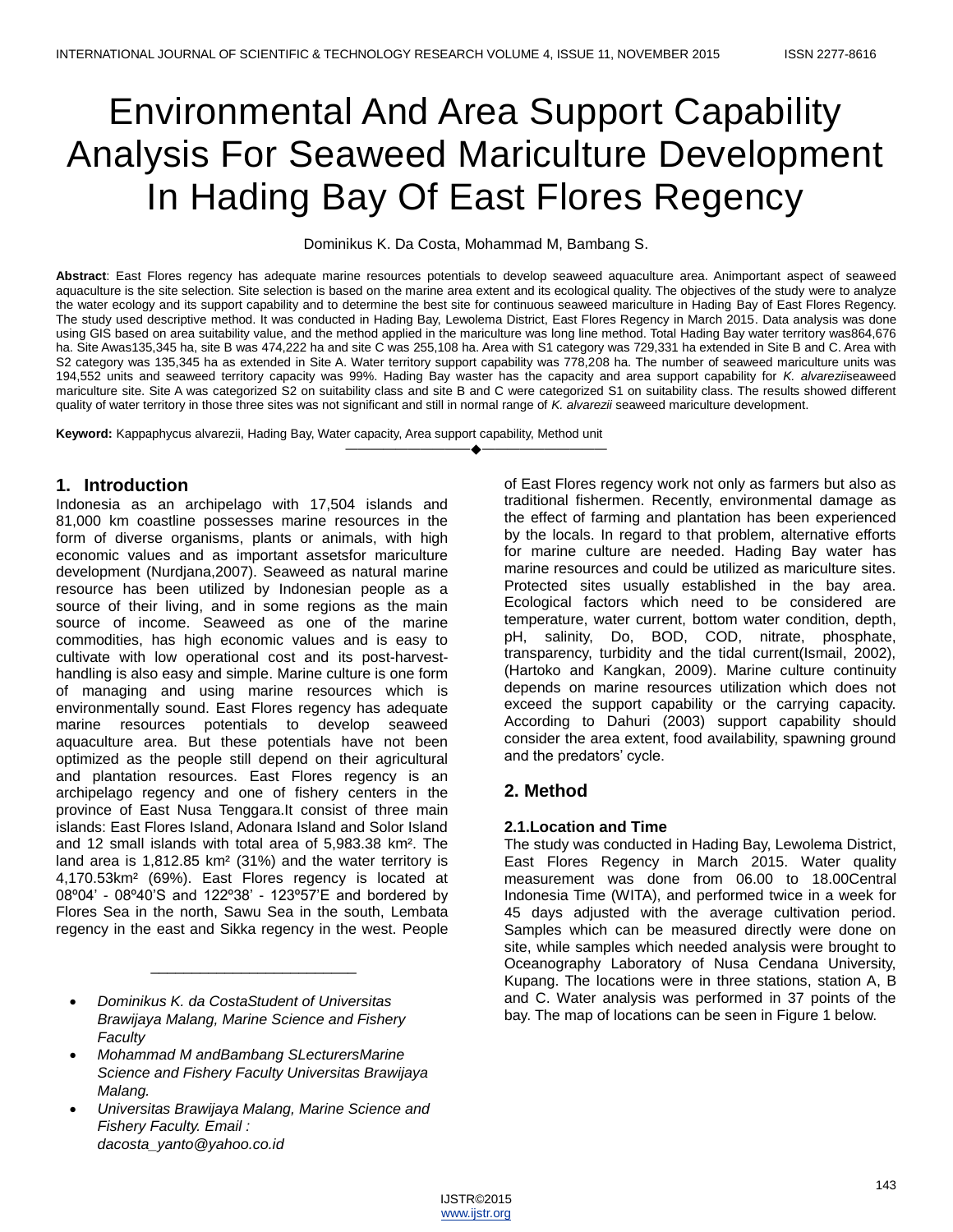

*Figure 1. Map of locations of the study.*

#### **2.2. Procedure of the Study**

The results of water quality parameter were analyzed in tables and adjusted to water quality standards then they were calculated along with the suitability measurement to determine the feasibility of the water territory for seaweed maricultureand to know the extent of the feasible area for the seaweed mariculture development. The study used three observation stations; station A, B and C. Site selection for the study used purposive method where samples were taken after the number of samples observed was decided in advance. Purposive method was used deliberately so that it could represent all locations of the study based on the geographical location, area extent, number of inhabitants, watersheds, etc. (Sugiyonoand Alfabeta, 2008). Coordinates determination used random method(vertical and horizontal) sampling which the distribution represents all locations of the study. Sampling location was determined during the initial survey before going to the sites and it was based on certain consideration such as the reachable sampling points, time and cost efficiency. Water quality aspects analyzed in the study were temperature, depth, water current, transparency, turbidity, salinity, pH, Do, tidal current, nitrate, phosphate, COD and BOD.

## **3. Results**

#### **3.1. Water Quality**

Results showed differences between water quality acquired from in situ and in vivo observations. The differences of water quality in those three sites were not significant and still in normal range of seaweed mariculture. Results of water quality measurement in three sites showed temperature ranged 25 - 31°C. The depth ranged  $3 - 7$ m.The current ranged 0.2 – 04 m/second.Transparency ranged 2 – 5 m.Turbidity ranged 3 – 6 NTU. Salinity ranged  $22 - 30$  ppt.pHranged  $6 - 8.0$ . DOranged  $5 - 8$  ppm. Nitrate ranged  $0.2 - 0.5$ . Phosphate ranged  $0.02 - 0.09$  ppm. BOD ranged 2.0 – 2.9 mg/l. COD ranged 20 -55 mg/l. Tidal current ranged  $3 - 6$  m. Map of water quality analysis results can be seen below.



*Figure 2.Temperature range.*



*Figure3. Salinity range.*



*Figure4. pH range.*



*Figure5. Current range.*

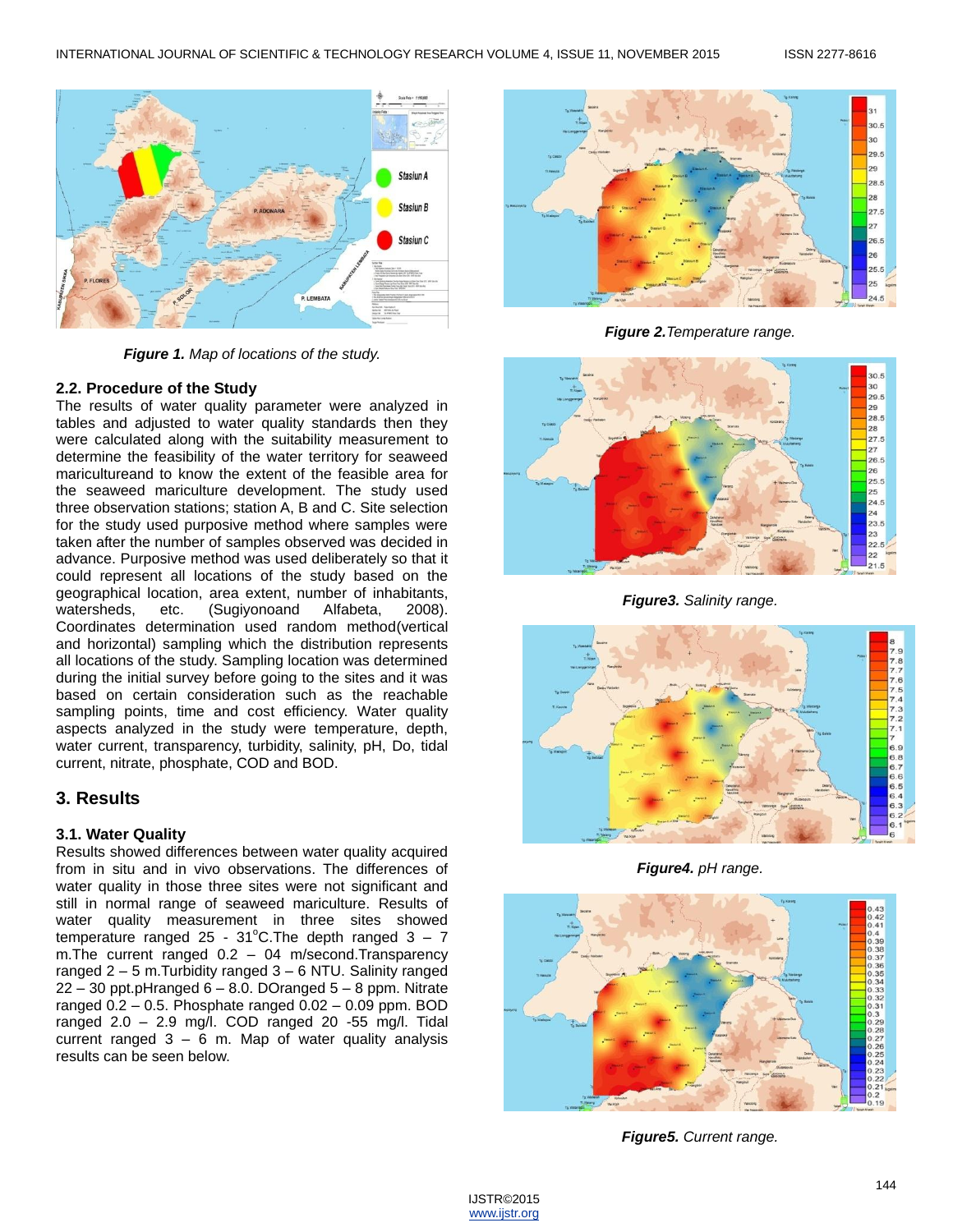

*Figure6. Phospate range.*



*Figure7.Nitrate range.*



*Figure8. DO range.*



*Figure9. BDO range.*



*Figure10. COD range.*



*Figure11.Transparency range.*



*Figure12. Depth range.*



*Figure13.Tidal current range.* **3.2. Hading Bay Territorial Topography.** Based on visual observations of bottom water condition on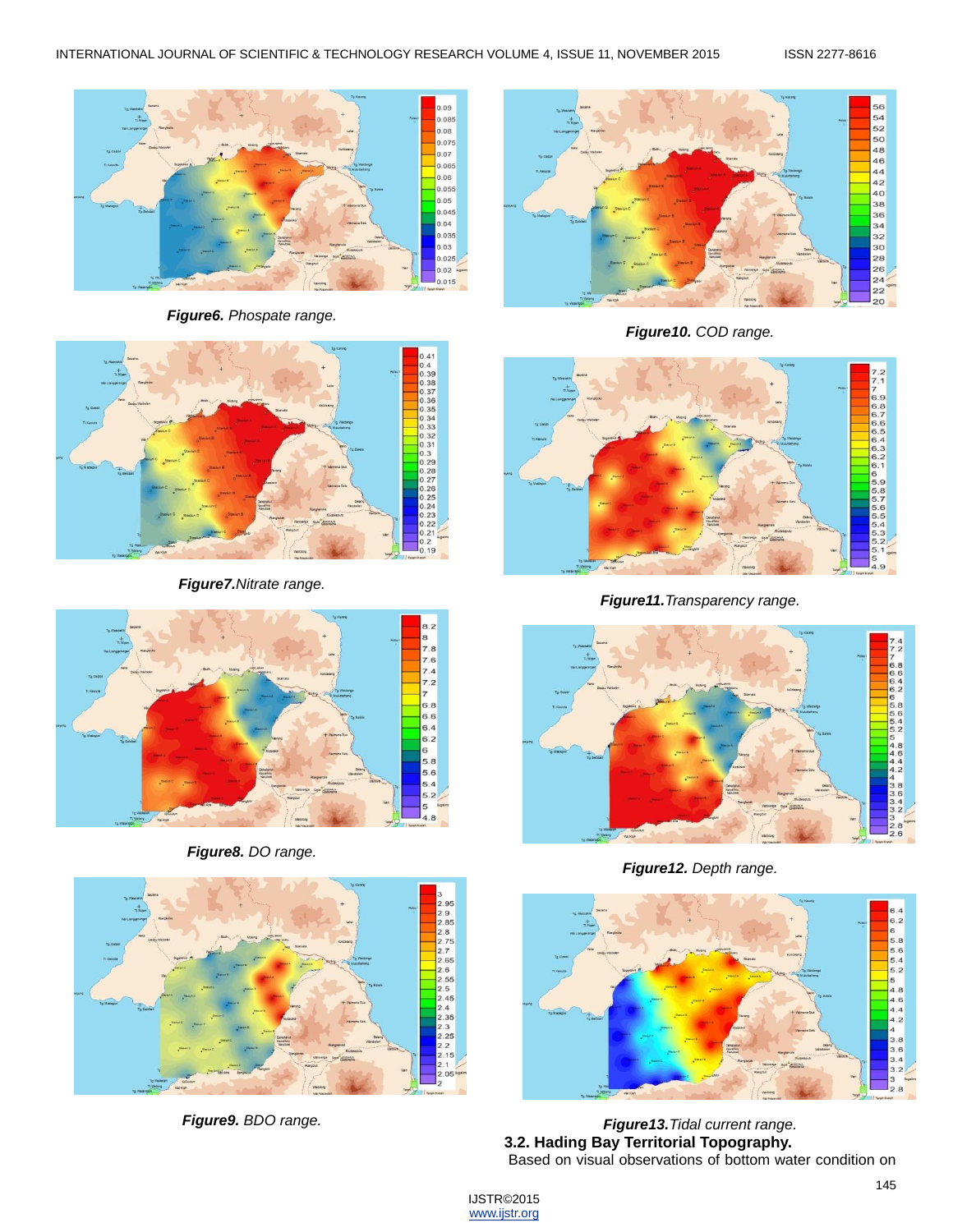three sites, sandy reef substrate was seen. Bottom water substrate in Hading Bay is very suitable for seaweed growth. The safety level of the locations was in the category of feasible for seaweed mariculture location as the sites were distant from port and industrial areas. Hading Bay is a strategic bay area for seaweed mariculture as it is not for transportation or shipping line. Furthermore, it has an adequate area for seaweed mariculture using long line method.

#### **3.3. Territorial Capacity of Effective Seaweed Mariculture**

Based on the survey results and area extent calculation, Hading Bay area is 864,676 ha with each site of study area; A. 135,345 ha, B. 474,222 ha and C. 255,108 ha. From that extended area of Hading Bay, area with marine potentials on category S1 and S2 was 864,676 hawhich was the area of site A, B and C. Considering the area extent and the effective distance for each mariculture unit, then acquired capacity of the territory for seaweed mariculture with long line method was 99% from the total area of Hading Bay.

#### **3.4. Area Support Capability for Seaweed Mariculture.**

The utilization of coastal areas for seaweed mariculture needs a system of cultivation which calculates the support capability of the area where the culture is established. It is needed in order to determine the business scale and business unit size which later guarantee the continuity of the mariculture activity. Area support capability shows the area's maximum ability to support seaweed mariculture activity. Area support capability of Hading Bay is 778,208 ha.

#### **3.5. Seaweed Mariculture Units**

In this study, one unit seaweed mariculture with long line method was 50 x 50 m, if it was converted into hectare then it was 0.25 ha/unit. Considering the effective mariculture area in Hading Bay which was in category S1 and S2 and the extent of long line method then we can acquire the support capability in Hading Bay for seaweed mariculture. By calculating the support capability (ha) and the number of unit (unit/ha), then we acquire 194,552 units of seaweed mariculture.

#### **3.6. Mapping of territorial feasibility for seaweed mariculture.**

The making of suitability map for seaweed mariculture in Hading Bay was done using software *ArcGIS* 10.1 and*Surfer v10.1.561*with kriging and overlay method. Maps used in the study were in the form of shapfiles (SHP) of East Flores regency. From water quality analysis and the areal extent of Hading Bay showed that its location has effective feasibility value for seaweed mariculture. Location feasibility map for seaweed mariculture was made based on water suitability evaluation (National Coordinating Agency for Surveys and Mapping (Bakosurtanal), 1996) where the class range for very suitable  $(S1) = 150 - 165$ , suitable  $(S2)$  $= 135 - 150$ , suitable with conditions (S3) = 120 – 135 and not suitable  $(TS) = 120$ . Hading Bay water territory showed that the location had feasibility level S1 and S2. S1 level was in site B and C with feasibility score 165 while S2 level was in site A with feasibility score 149.From the study

results feasibility maps could be made for *K. alvarezii*seaweed mariculture.It can be seen in Figure 14 below.



*Figure 14.Hading Bay Feasibility Map.*

## **4. Conclusion**

Hading Bay has feasible support capability for *Kapaphycus alvarezii* seaweed mariculture locations. Site A was categorized in feasibility level S2, site B and C were categorized in feasibility level S1.

## **5. Acknowledgement**

Gratitudes to Universitas Brawijaya Malang, Marine Science and Fishery Faculty, Universitas 45 Makassar and Hendrikus Leven Foundation which always support so the writer can finish this final task.

#### **REFERENCES**

- [1] Aslan, L. M., 1991, BudidayaRumputLaut, Kanisius, Yogyakarta.
- [2] Bakosurtanal. 1996. Pengembangan Prototipe Wilayah Pesisir dan Marin Kupang-Nusa Tenggara Timur. Pusat Bina Aplikasi Inderaja dan SistemInformasi Geografis, Cibinong.
- [3] Boyd, C. E. And F. Lichtkoppler. 1982. Water Quality Management in Pond Fish Culture. Auburn University, Auburn.
- [4] Budiyanto, Eko , 2002, Sistem Informasi Geografis Menggunakan ArcView GIS, Andi, Yogyakarta.
- [5] Dahuri, R. 2003. Keanekaragaman Hayati Laut ; Aset Pembangunan Berkelanjutan. Penerbit PT. Gramedia Pustaka Utama, Jakarta.
- [6] Doty, M.S., 1988. The production and Use of Euchema in Case Studies of Seven Comersial Seaweed Resources.In Doty, M.S.Caddy, J.F., Santellices, B. (ED). FAO Thecnical Paper No. 281. Rome.
- [7] Hartoko and Kangkan. 2009. Spatial Modeling for